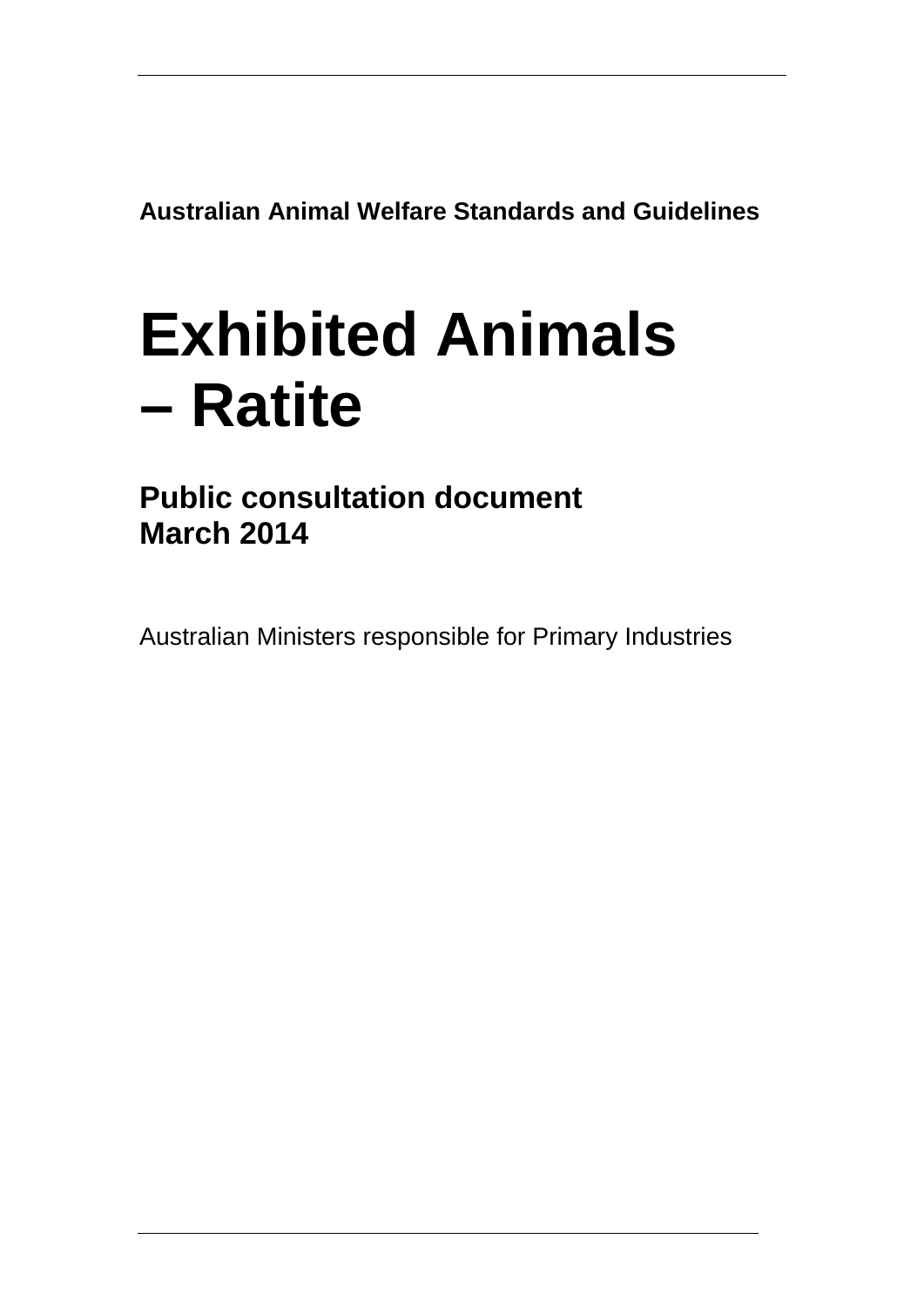Published by the NSW Department of Primary Industries

*Title: Australian Animal Welfare Standards and Guidelines. Exhibited Animals – Ratite – Public consultation document*

First published March 2014

#### **More information**

[www.dpi.nsw.gov.au/agriculture/livestock/animal-welfare/exhibit/standards-and-guidelines](http://www.dpi.nsw.gov.au/agriculture/livestock/animal-welfare/exhibit/standards-and-guidelines) 

[www.australiananimalwelfare.com.au](http://www.australiananimalwelfare.com.au/)

[www.zooaquarium.org.au/](http://www.zooaquarium.org.au/)

[www.mincos.gov.au](http://www.mincos.gov.au/)

#### **Acknowledgments**

Writing Group for the Australian Animal Welfare Standards and Guidelines – Exhibited Animals

Exhibited Animals Expert Consultation Forum participants

Zoo and Aquarium Association

RSPCA Australia

Animals Australia

Department of Agriculture – Australia (through the Australian Animal Welfare Strategy)

Department of Agriculture, Fisheries and Forestry - Queensland

Animal Welfare Committee

AusAWAC

Jobtrack 12709R

© State of New South Wales through the Department of Trade and Investment, Regional Infrastructure and Services, 2014. You may copy, distribute and otherwise freely deal with this publication for any purpose, provided that you attribute the NSW Department of Primary Industries as the owner.

Disclaimer: The information contained in this publication is based on knowledge and understanding at the time of writing (March 2014). However, because of advances in knowledge, users are reminded of the need to ensure that information upon which they rely is up to date and to check currency of the information with the appropriate officer of the Department of Primary Industries or the user's independent adviser.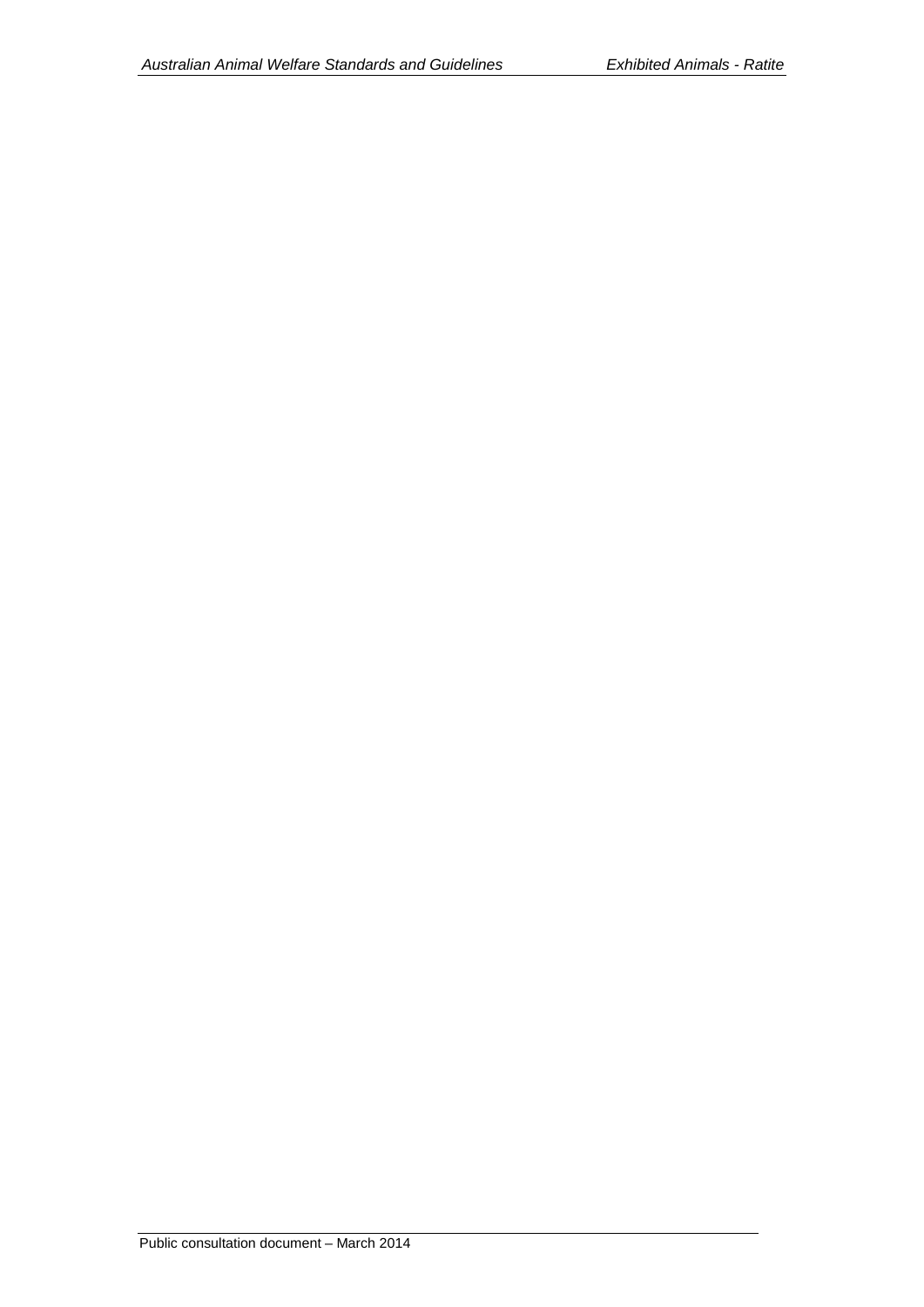# **Contents**

| $\mathbf 1$    |  |  |
|----------------|--|--|
| 2              |  |  |
| 3              |  |  |
| 4              |  |  |
| 5              |  |  |
| 6              |  |  |
| $\overline{7}$ |  |  |
| 8              |  |  |
| 9              |  |  |
| 10             |  |  |
| 11             |  |  |
| 12             |  |  |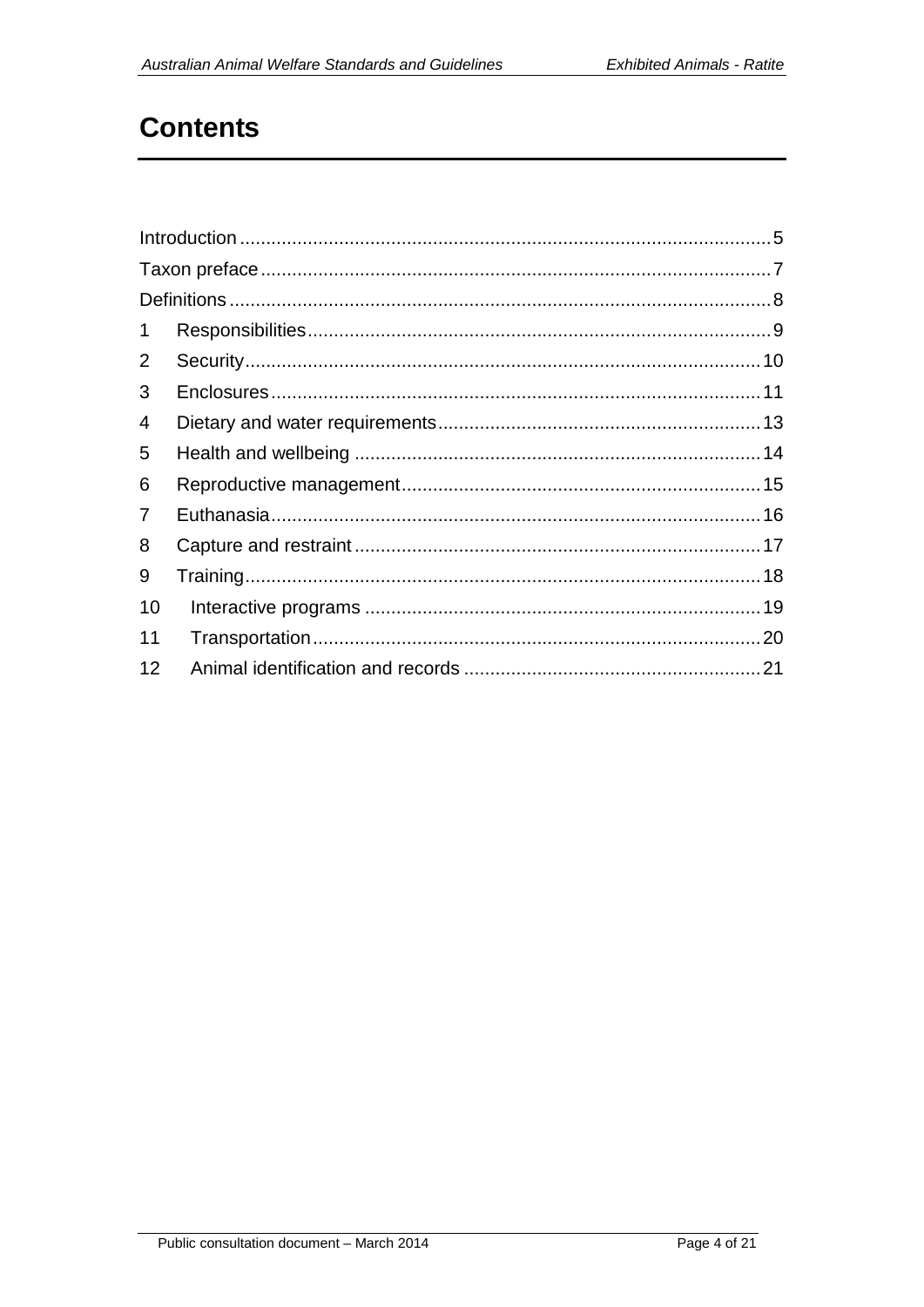# <span id="page-4-0"></span>**Introduction**

### **Purpose**

The principal purpose of this document is to describe standards and guidelines that ensure the welfare and security of *ratites* used for *exhibition purposes*.

This document promotes measures and conditions that, if implemented, would see exhibited *ratites* kept to the same standard throughout Australia.

The document considers a broad range of operational issues facing *facilities* that keep *ratites* for *exhibition purposes*. Failure to address these issues could result in adverse animal welfare and security outcomes.

#### **Scope**

These standards and guidelines apply to those people and industries responsible for the care and management of:

- *ratites* kept for *exhibition purposes* at *facilities*, i.e. for display, conservation, education and entertainment;
- *ratites* during their temporary removal from a *facility*; and
- *ratites* during their transport to or from a *facility*.

These standards and guidelines do not apply to:

- wild *animals* (i.e. free-living and not confined to a *facility* by an *enclosure*, a leash or by management practices);
- the keeping of *animals* solely for the purposes of feeding to other *animals* at the *facility*;
- feeding of wild *animals*;
- *animals* kept for *animal* competitions, horse racing and sporting events, wildlife farming and domestic *animal* farming;
- wildlife rehabilitation of *animals* that are not displayed to the public at the *facility*;
- *animals* at pet shops; or
- circuses and mobile exhibitors.

These standards and guidelines should be considered in conjunction with other requirements for *animals* kept for *exhibition purposes*, and related Commonwealth, state and territory legislation for:

- *animal* welfare;
- exhibiting *animals*;
- pest control; and
- nature conservation.

Where legislation requires a higher standard than these standards, the higher standard will apply.

#### **Interpretation**

- **Objective** the intended outcome(s) of a section of the standards and guidelines.
- **Standards** the acceptable *animal* welfare and security requirements designated in this document. They are requirements that must be met under law with respect to *animals* kept for *exhibition purposes*.

The standards are intended to be clear, essential and verifiable statements. However, not all issues are able to be well defined by scientific research or are able to be quantified. Standards use the word "must". Non-compliance with one or more standards will constitute an offence under law.

They are presented in a box and are numbered consecutively with the prefix 'S'.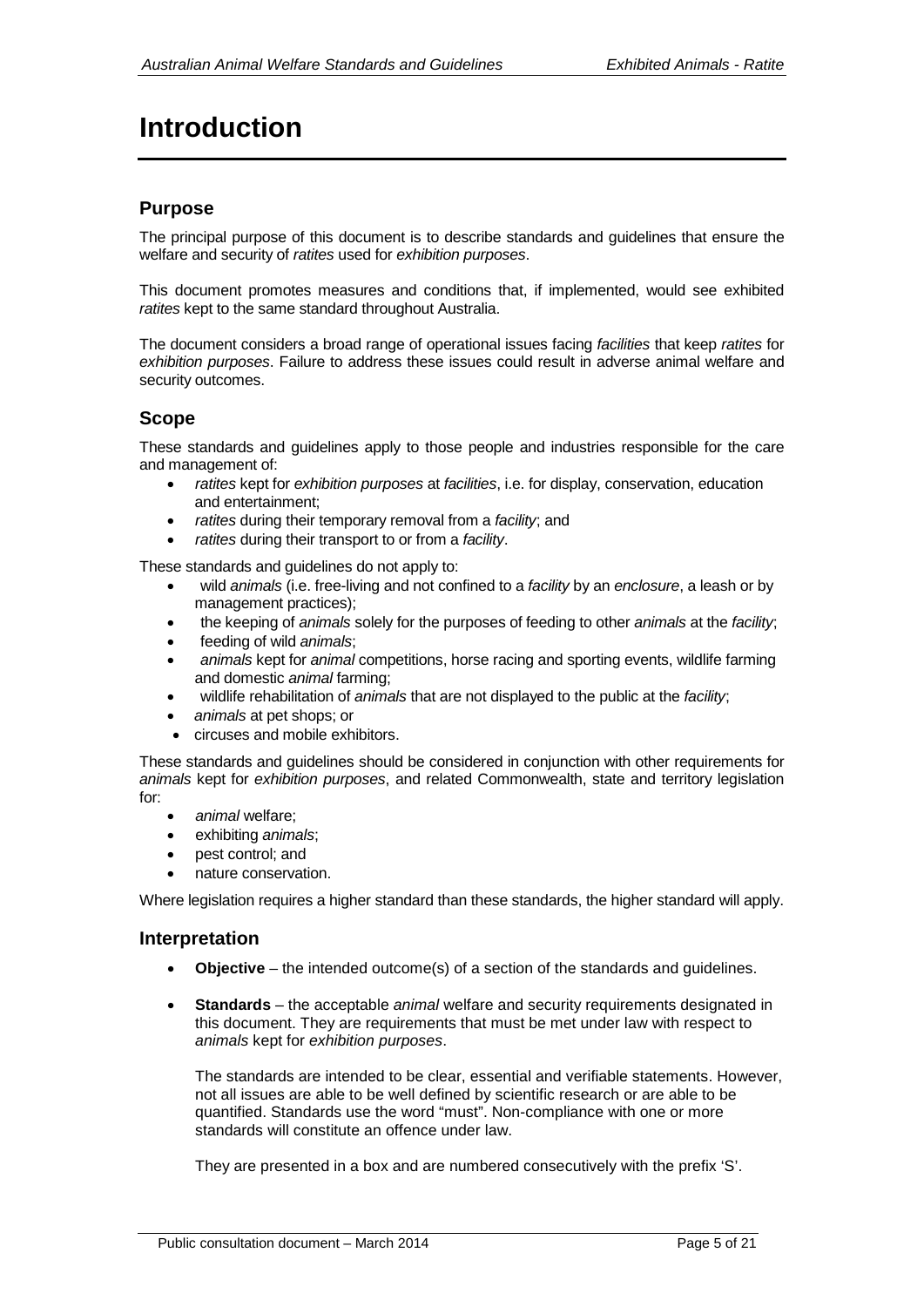- **Notes –** provide background and guidance on interpreting the standards and guidelines.
- **Guidelines** complement the standards by providing advice and/or recommendations to achieve desirable *animal* welfare and security outcomes. Non-compliance with guidelines does not constitute an offence under law.

They are numbered consecutively with the prefix 'G'.

### **Document organisation**

These *taxon standards* contain standards and guidelines that apply to the keeping of a specific *animal* group for *exhibition purposes* at *facilities*. They are additional to the standards and guidelines in the *Australian Animal Welfare Standards and Guidelines. Exhibited Animals – General* which apply to all *animals* kept for *exhibition purposes* at *facilities*.

• *Taxon standards* **must always be read in conjunction with the** *Australian Animal Welfare Standards and Guidelines. Exhibited Animals – General*.

The *Australian Animal Welfare Standards and Guidelines. Exhibited Animals – General* contain the following sections:

- Introduction;
- Definitions;
- Responsibilities;
- Security;
- Enclosures;
- Dietary and water requirements;
- Health and wellbeing;
- Reproductive management;
- Euthanasia;
- Capture and restraint;
- Training;
- Interactive programs;
- Transportation; and
- Animal identification and records.

The same section headings are used in these *taxon standards*. An additional taxon preface section follows this Introduction. Where a section of these *taxon standards* does not include any standards or guidelines that are additional to those in the *Australian Animal Welfare Standards and Guidelines. Exhibited Animals – General*, the section includes the following statement: 'This section has been deliberately left blank'.

Definitions are given in the Definitions section of this document. These definitions are additional to those in *Australian Animal Welfare Standards and Guidelines. Exhibited Animals – General* that also apply to these *taxon standards* unless otherwise stated. Defined words in this document are italicised.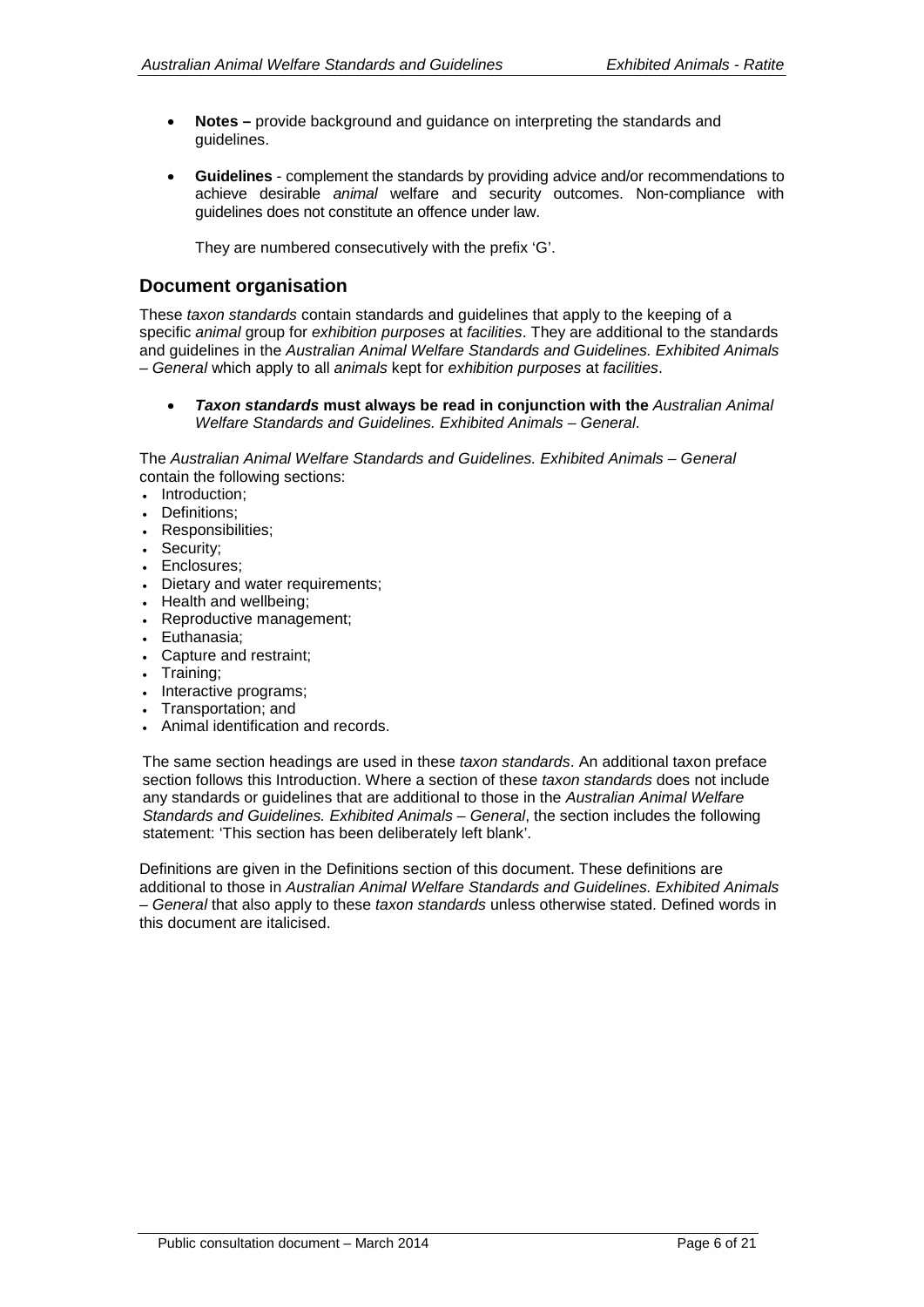# <span id="page-6-0"></span>**Taxon preface**

### **Ratites**

The Order Struthioniformes includes five Families:

- Apterygidae (kiwis) five species (*Apteryx* spp.);
- Casuariidae (cassowaries) three species (*Casuarius* spp.);
- Dromaiidae (emus) one species (*Dromaius novaehollandiae* spp.);
- Rheidae (rheas) two species (*Pterocnemia pennata* and *Rhea americana*)
- Struthionidae (ostrich) one species (*Struthio camelus*).

However, as no kiwis are currently maintained in Australian zoological collections, kiwis are not within the scope of this document. This *taxon standard* relates only to cassowaries, emus, rheas and ostriches.

The name 'Ratite' comes from the large plate-like breast bone which is thought to resemble the shape of a raft. The lack of a prominent keel for deep muscle attachment and poorly developed wings compared to body size prevent the *ratites* from flying. They compensate for lack of flight by having large powerful legs and can run quickly.

Emus are endemic to Australia and can be found in all habitats on the mainland except rainforest. Three species of cassowary occur in Papua and New Guinea, with the distribution of one subspecies of the southern cassowary (*Casuarius casuarius johnsonii*) extending to the rainforests of tropical northern Queensland. Emus tend to be *gregarious* and partly nomadic, while the southern cassowary is a solitary *animal* and is territorial over an extensive home range.

The ostrich inhabits open and arid plains over most of Africa. It is *gregarious* and often forms small groups consisting of a single male with several females. Rheas are found in South America and have a loosely cohesive social structure. Both the ostrich and rhea have relatively well developed wings which they use in courtship and aggressive displays.

Diets of *ratites* vary from the primary grazing/browsing habits of ostriches (eating grass, leaves of shrubs and trees, succulents, seeds and berries), through the more omnivorous emus' opportunistic selection (including high quality green plant material, seed heads, berries, ripening fruit and insects), to the predominantly frugivorous cassowaries (which will also eat fungi, insects, frogs and other small *animals*).

*Ratites* can become defensive during the breeding season. In cassowaries, emus and rheas, the male incubates the eggs and cares solely for the young, while ostriches share this responsibility.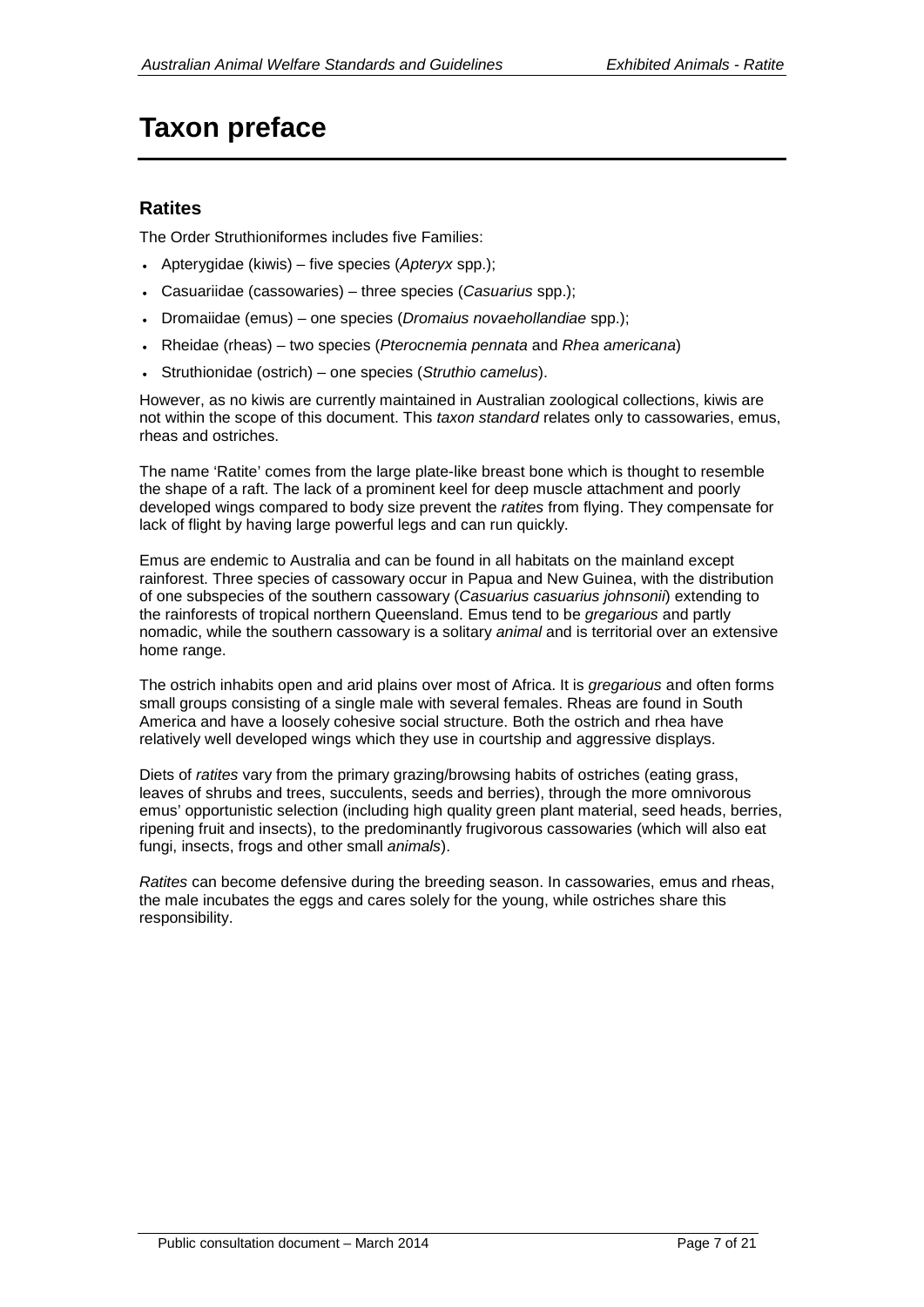# <span id="page-7-0"></span>**Definitions**

**Capture myopathy:** a syndrome of complex primary and secondary pathological changes in many organs, particularly in skeletal and cardiac muscle, which may:

- i. be precipitated by prolonged muscular exertion, e.g. pursuit by predators or during capture and *restraint*;
- ii. sometimes occur as a result of fear and anxiety without overt physical activity; e.g. during close confinement or placement in an unfamiliar environment; and
- iii. cause acute death or lead to chronic debility.

**Ratite:** cassowary, emu, ostrich and rhea.

**Wallow:** a depression, pool or pit consisting of water, snow, mud, dust, or the like, in which animals can roll or lie.

All Definitions cover the singular, plural and all variations of the word.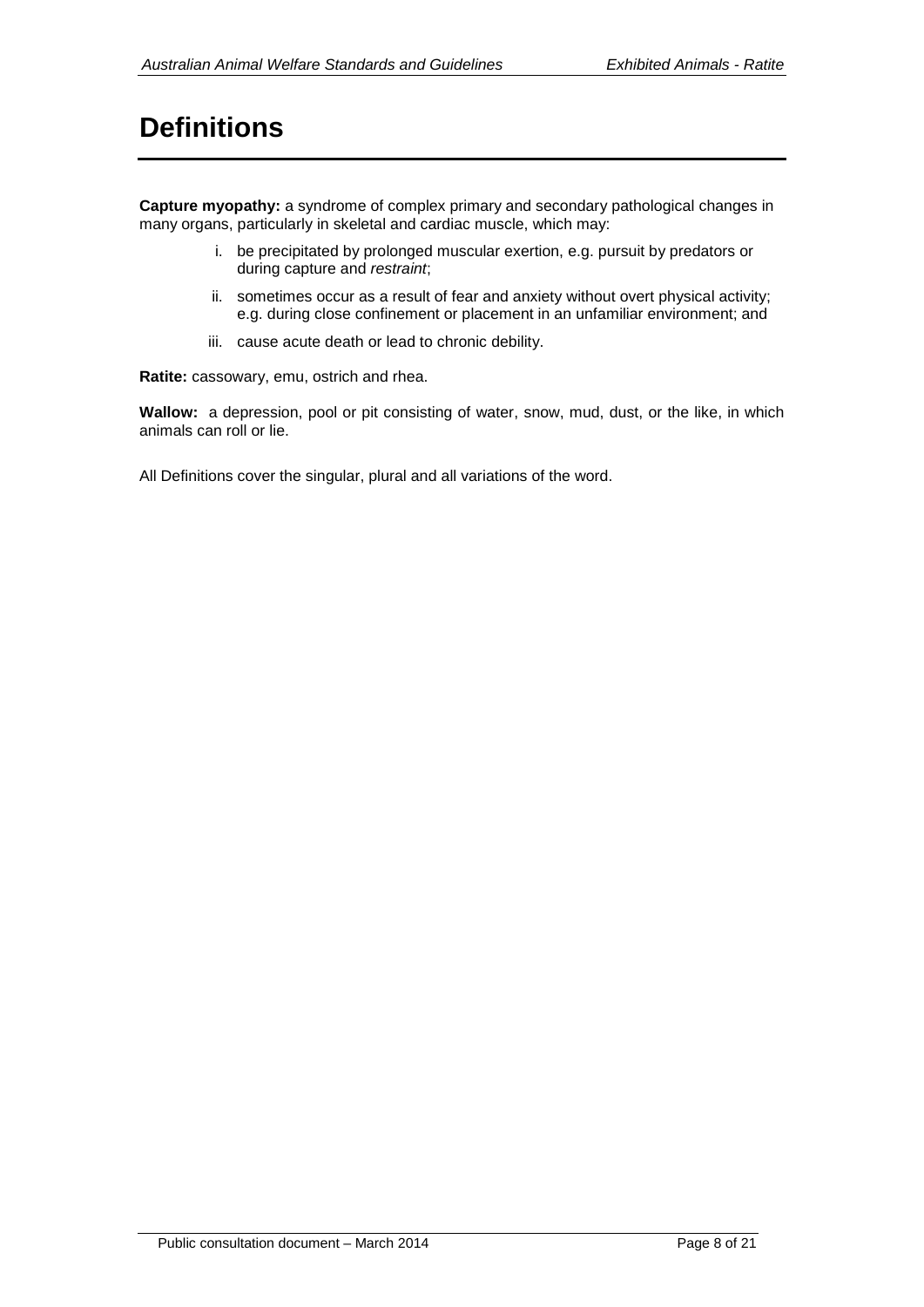# <span id="page-8-0"></span>**1 Responsibilities**

### **Objective**

*Operators* and *staff* understand their responsibilities and collectively manage the *facility* to ensure the health, welfare, safety and security of animals.

### **General**

#### **Standards** S1.1 All standards in *Australian Animal Welfare Standards and Guidelines. Exhibited Animals – General* relating to *dangerous animal*s apply to adult cassowaries and male ostriches unless assessed as otherwise by a *proficient keeper*.

#### **Guidelines**

G1.1 A *ratite* that displays aggressive behaviours towards humans should be considered a *dangerous animal*.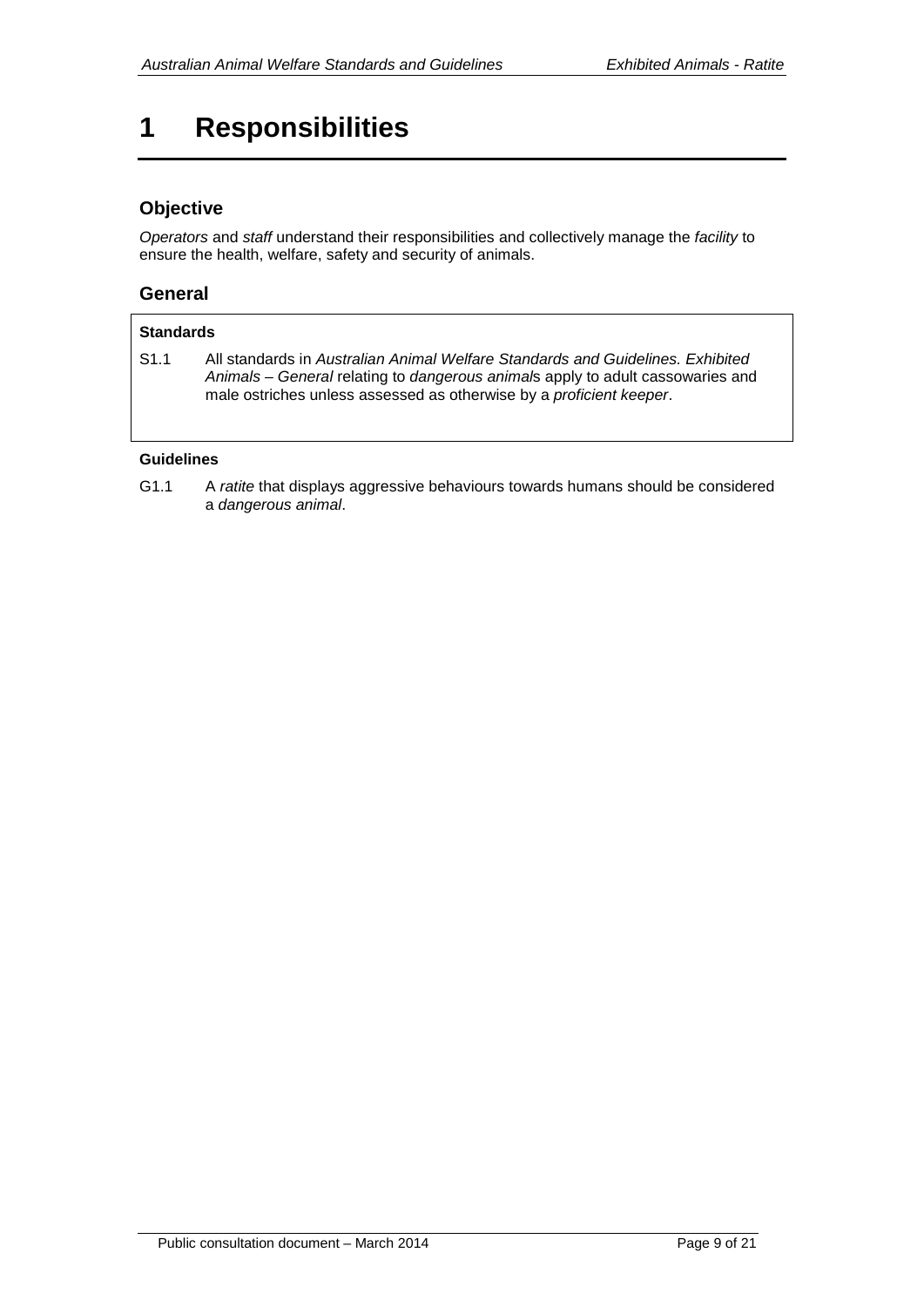# <span id="page-9-0"></span>**2 Security**

# **Objective**

*Animals* are held securely to ensure their welfare and prevent pest establishment. Access by unauthorised persons and escape of *animals* is prevented.

This section has been deliberately left blank.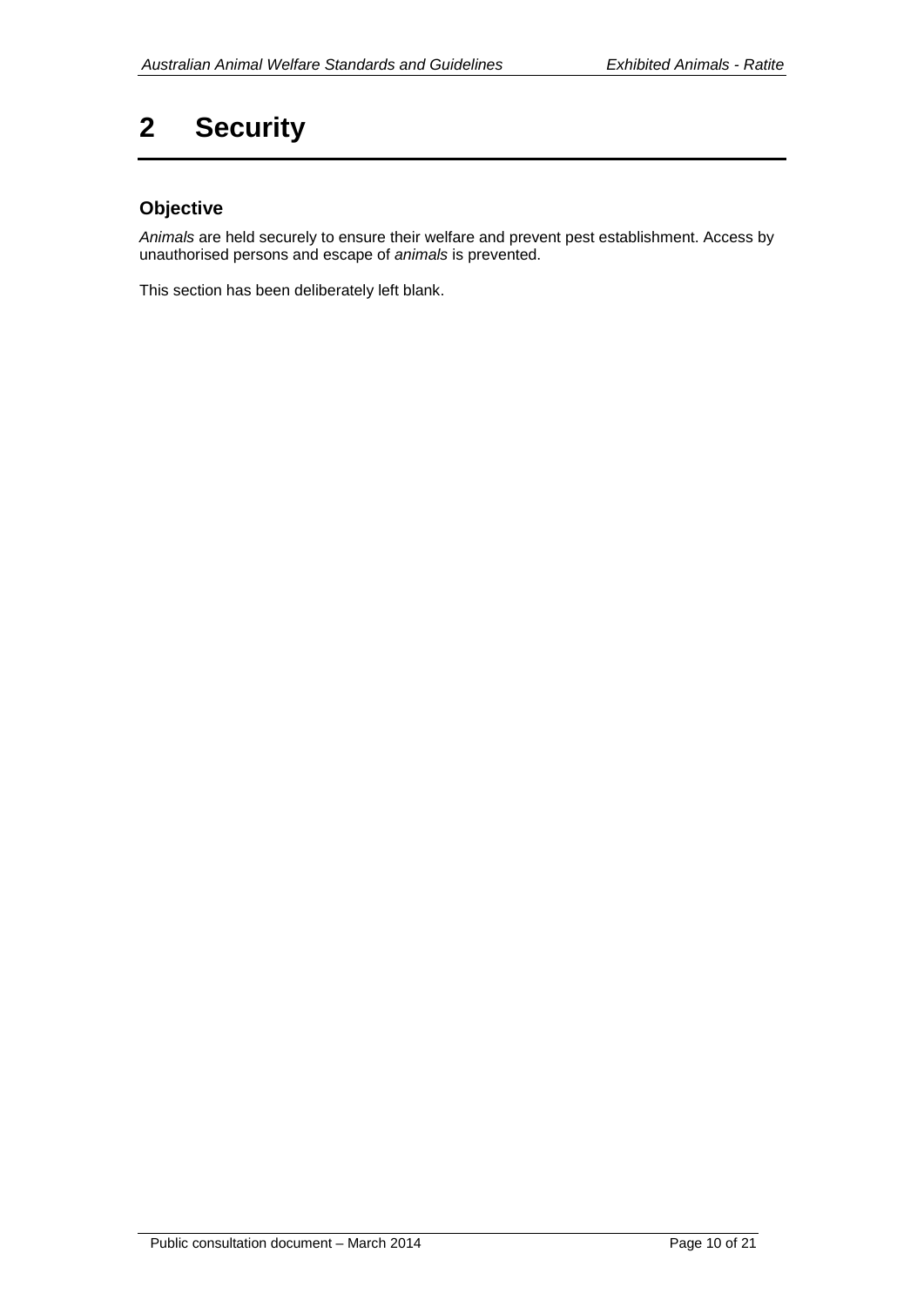# <span id="page-10-0"></span>**3 Enclosures**

### **Objective**

*Enclosures* are designed, constructed and maintained to ensure the welfare, safety and security of *animals*.

#### **General**

| <b>Standards</b> |                                                                                                                                                                                                                                                                                                                      |  |
|------------------|----------------------------------------------------------------------------------------------------------------------------------------------------------------------------------------------------------------------------------------------------------------------------------------------------------------------|--|
| S <sub>3.1</sub> | The <i>operator</i> must ensure <i>ratites</i> are assessed by a <i>proficient keeper</i> as having a<br>suitable temperament prior to being housed in a walk-through enclosure.                                                                                                                                     |  |
| S <sub>3.2</sub> | The operator must ensure a walk-through enclosure housing ratites provides at least<br>one visitor exclusion area where <i>animals</i> are able to withdraw from visitor contact.<br>The visitor exclusion area must be a minimum of 25% of the minimum required<br>enclosure floor area contained in standards 3.7. |  |
| S <sub>3.3</sub> | Unless otherwise approved by the relevant government authority, the operator must<br>ensure enclosures have a fence of at least the following height:                                                                                                                                                                |  |
|                  | i. ostriches and cassowaries $-1800$ mm;                                                                                                                                                                                                                                                                             |  |
|                  | ii. $emus - 1500$ mm;                                                                                                                                                                                                                                                                                                |  |
|                  | rheas $-1200$ mm.<br>iii.                                                                                                                                                                                                                                                                                            |  |

#### **Guidelines**

G3.1 Walk-through *enclosures* should be monitored to prevent inappropriate behaviour by visitors or *ratites*.

### **Gates and Doors**

#### **Guidelines**

- G3.2 Gates to walk-through *enclosures* housing *ratites* should be fitted with self-closing devices.
- G3.3 Walk-through *enclosures* housing *ratites* should have a double gate entry system to minimise the risk of escape.

### **Enclosure Furniture**

#### **Standards**

- S3.4 The *operator* must ensure *ratite enclosures* include a species appropriate wallow.
- S3.5 The *operator* must ensure that cassowaries are provided with shade.

#### **Guidelines**

- G3.4 *Enclosures* housing cassowaries should contain trees and shrubs.
- G3.5 Provision of *wallowing* opportunities may include:
	- i. dust baths;
	- ii. shallow water ponds; and
	- iii. mud pools.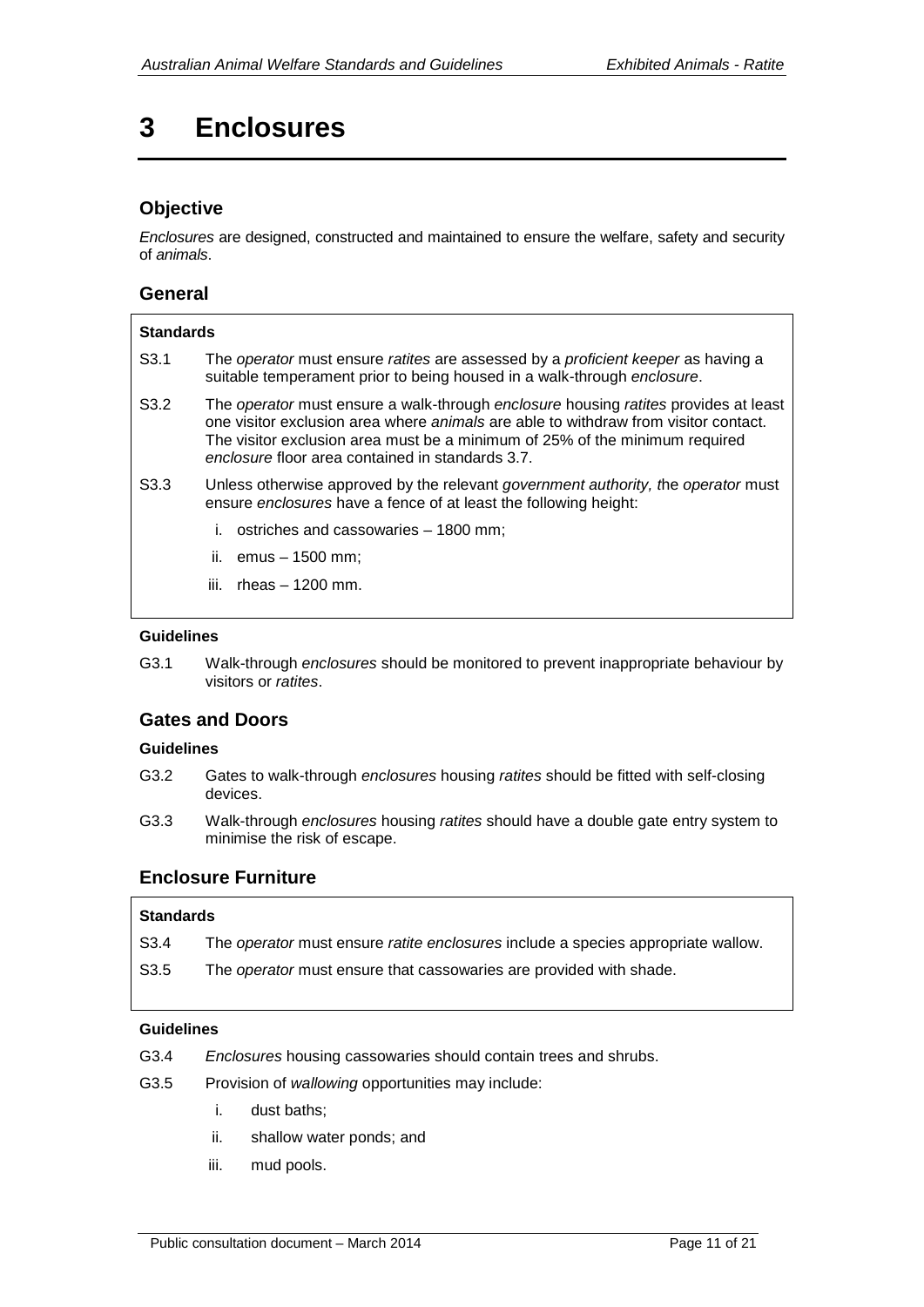### **Spatial Requirements**

#### **Standards**

S3.6 The *operator* must ensure that the minimum *enclosure* floor area for adult *ratites* is:

- i. ostriches 400 square metres for up to two specimens, plus 150 square metres for each additional adult; and
- ii. emus, cassowaries and rheas 200 square metres for a single specimen, plus 100 square metres for each additional adult.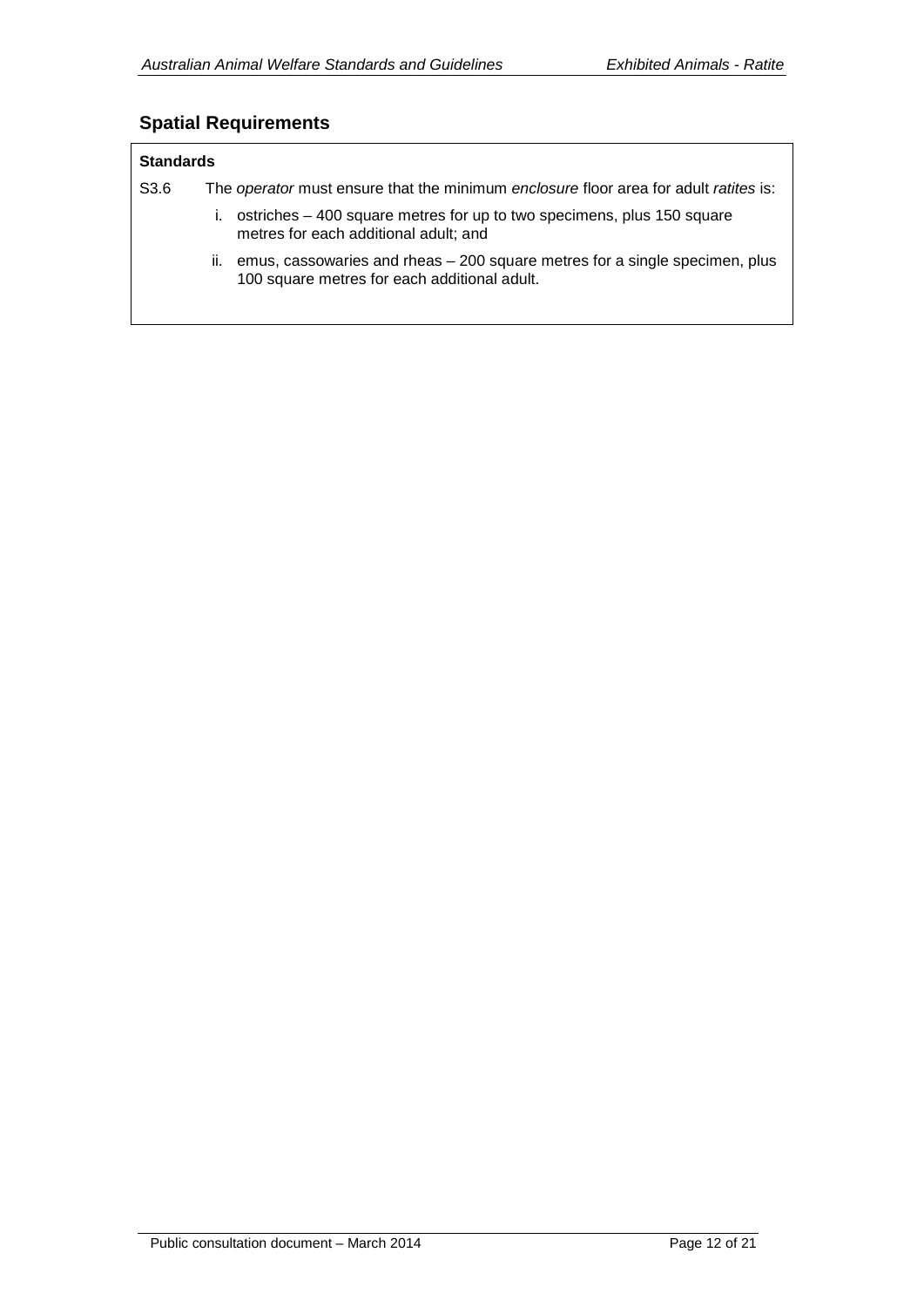# <span id="page-12-0"></span>**4 Dietary and water requirements**

### **Objective**

*Animals* are provided food and water of an appropriate quality and quantity to maximise their health and wellbeing.

#### **Food**

#### **Guidelines**

G4.1 *Ratite* diets should contain or be supplemented with adequate amounts and appropriate ratios of calcium and phosphorous (for skeletal growth and egg development) and vitamins.

#### **Water**

#### **Standards**

S4.1 The *operator* must ensure *ratite enclosures* provide a source of drinking water in addition to the *wallow*.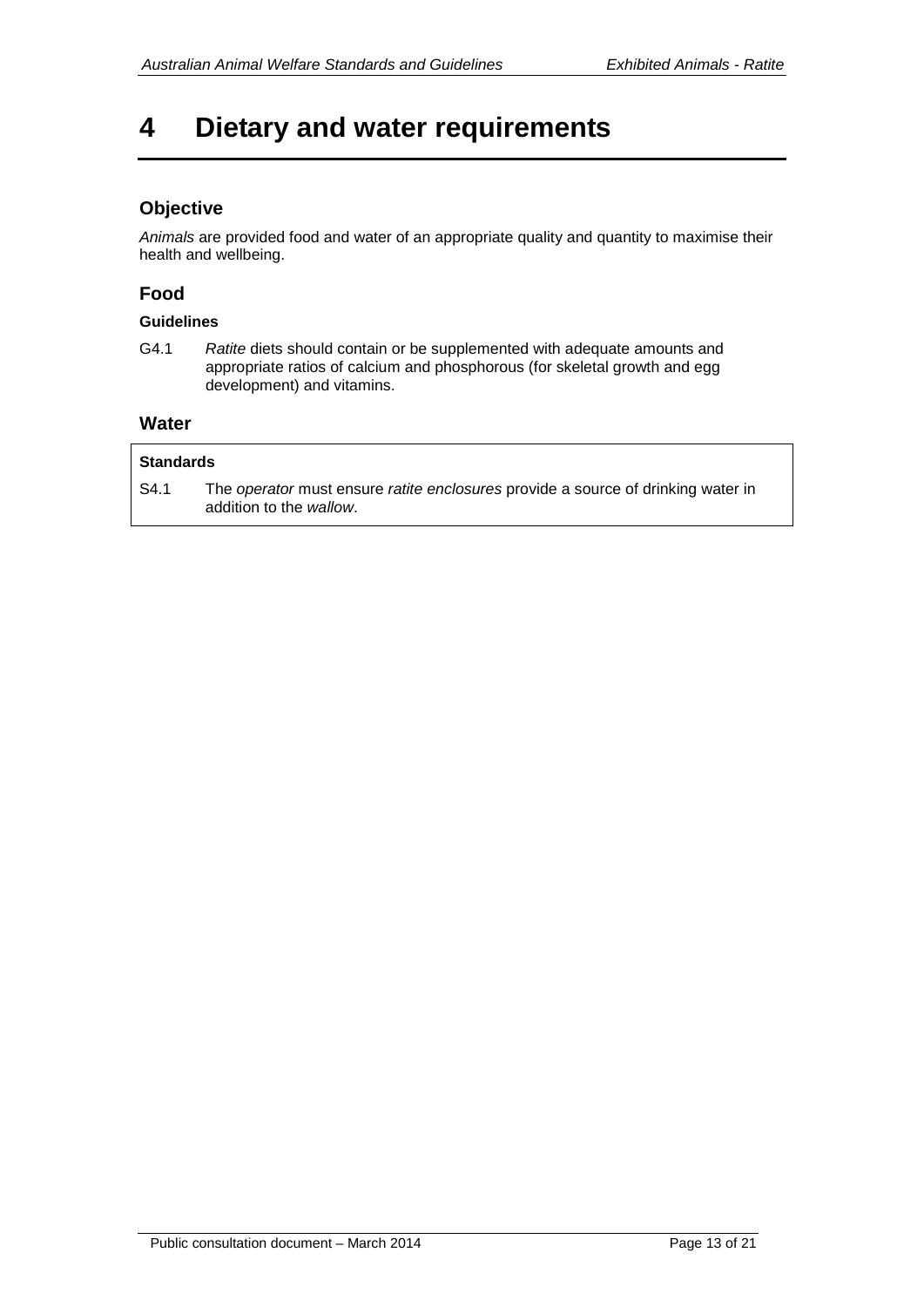# <span id="page-13-0"></span>**5 Health and wellbeing**

### **Objective**

The health and wellbeing of *animals* is maximised, and *disease* and *disease* transmission is prevented.

#### **General**

#### **Guidelines**

G5.1 Juvenile *ratites* should be encouraged to exercise daily.

#### **Enrichment**

#### **Guidelines**

G5.2 *Enrichment* for *ratites* includes:

- i. age and species appropriate opportunities for social interaction with conspecifics;
- ii. foraging and grazing opportunities; and
- iii. scatter feeds.

#### **Quarantine**

#### **Standards**

S5.1 The *operator* must ensure newly acquired *ratites* undergo a minimum 30 day period of *quarantine* unless advised otherwise by a *veterinarian*.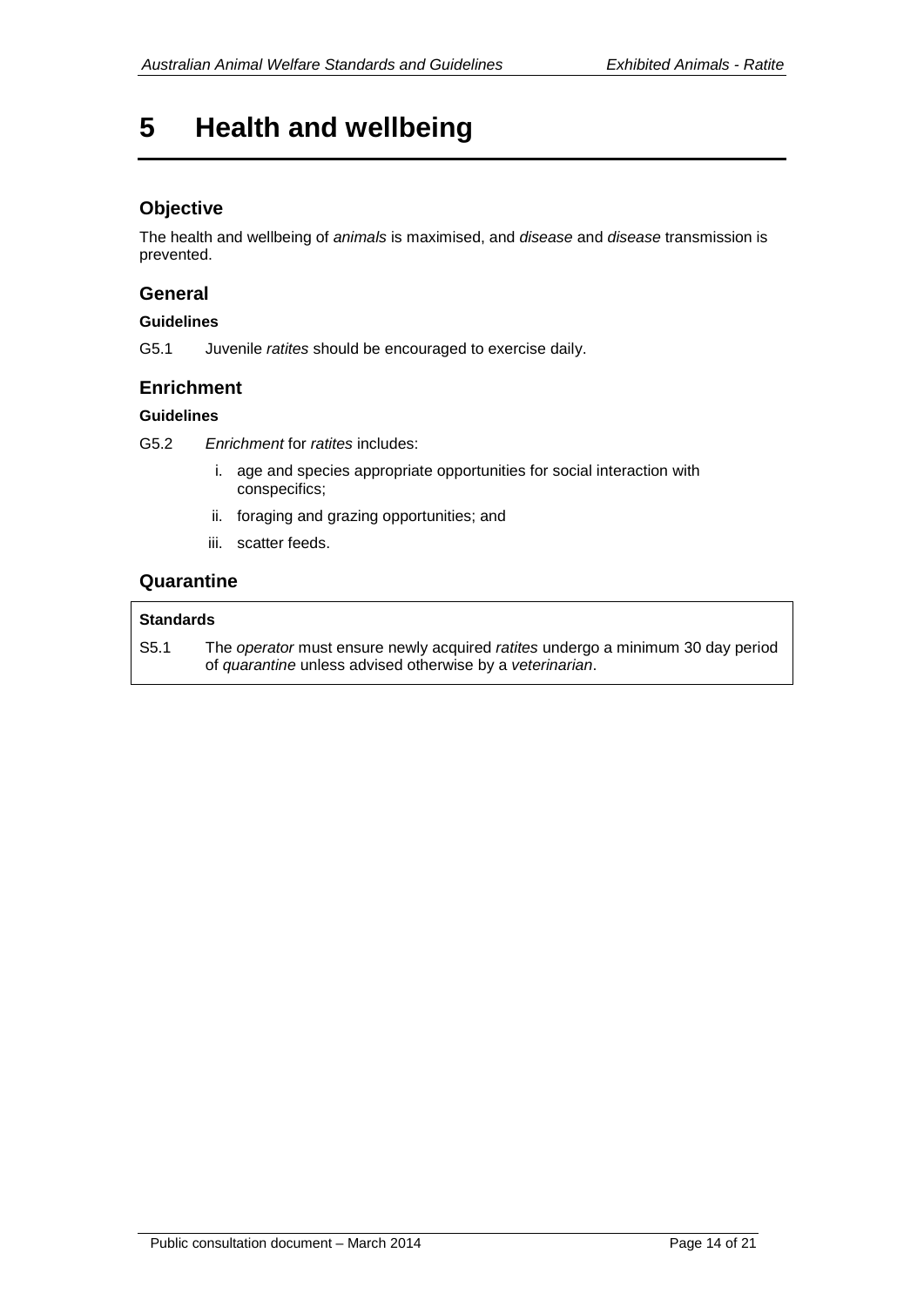# <span id="page-14-0"></span>**6 Reproductive management**

### **Objective**

*Animal* breeding is managed to maintain the genetic integrity, sustainability and/or diversity of the species and to prevent the production of unplanned surplus *animals*.

#### **Standards**

| S6.1 | The operator must ensure that written procedures are developed, maintained and |
|------|--------------------------------------------------------------------------------|
|      | implemented for the collection of eggs.                                        |

S6.2 The *operator* must not display or keep for display more than 20 individual emus at any one time unless specifically granted an exemption in writing by the relevant *government authority*.

#### **Guidelines**

G6.1 Where *ratites* are nesting close to a fence in public viewing areas, visitors should be excluded from the area and/or visual barriers should be erected to reduce disturbance to the *animals*.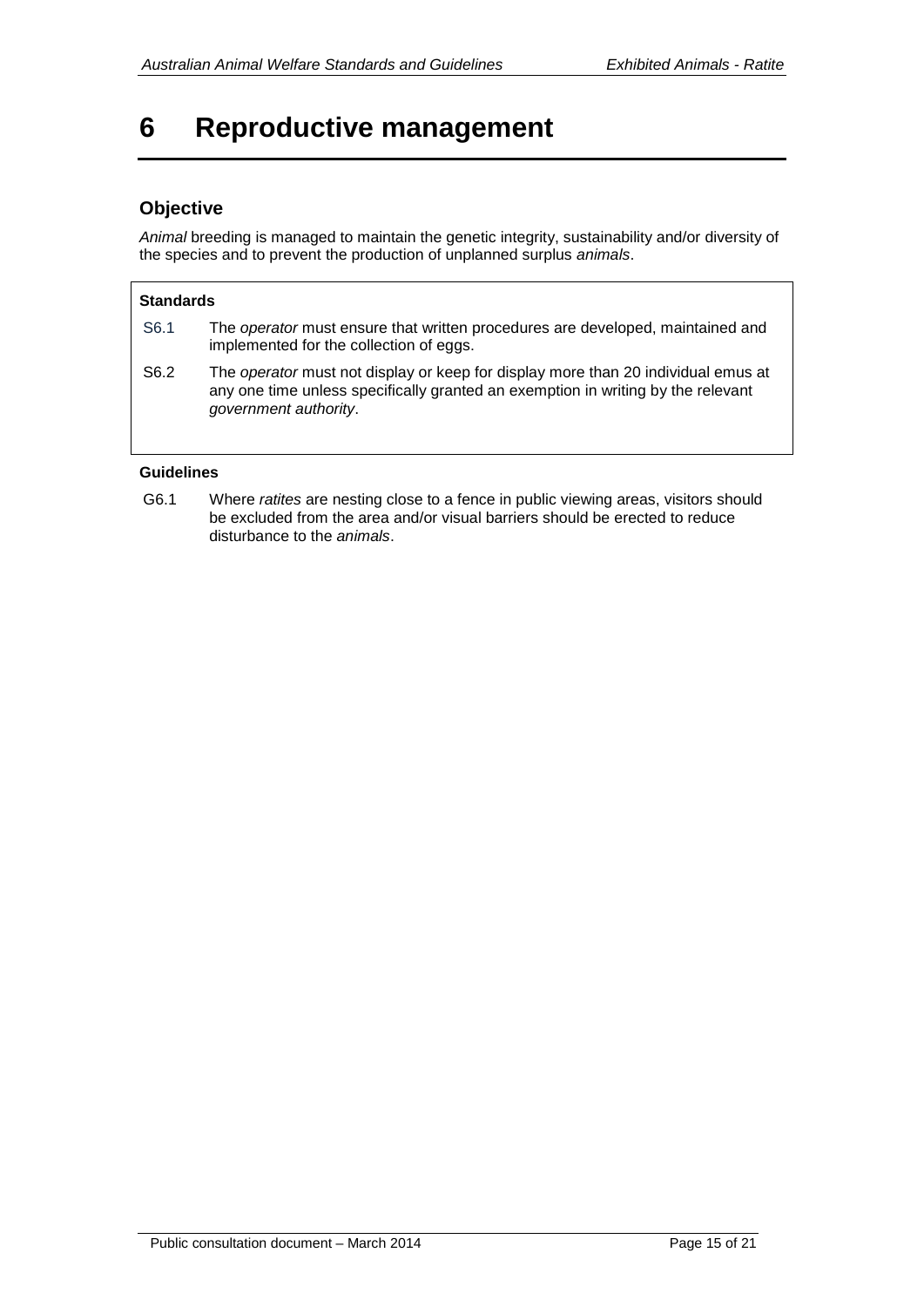# <span id="page-15-0"></span>**7 Euthanasia**

# **Objective**

If an *animal* is to be killed, it is done humanely.

#### **Guidelines**

G7.1 The recommended method of *euthanasia* for *ratites* is barbiturate overdose.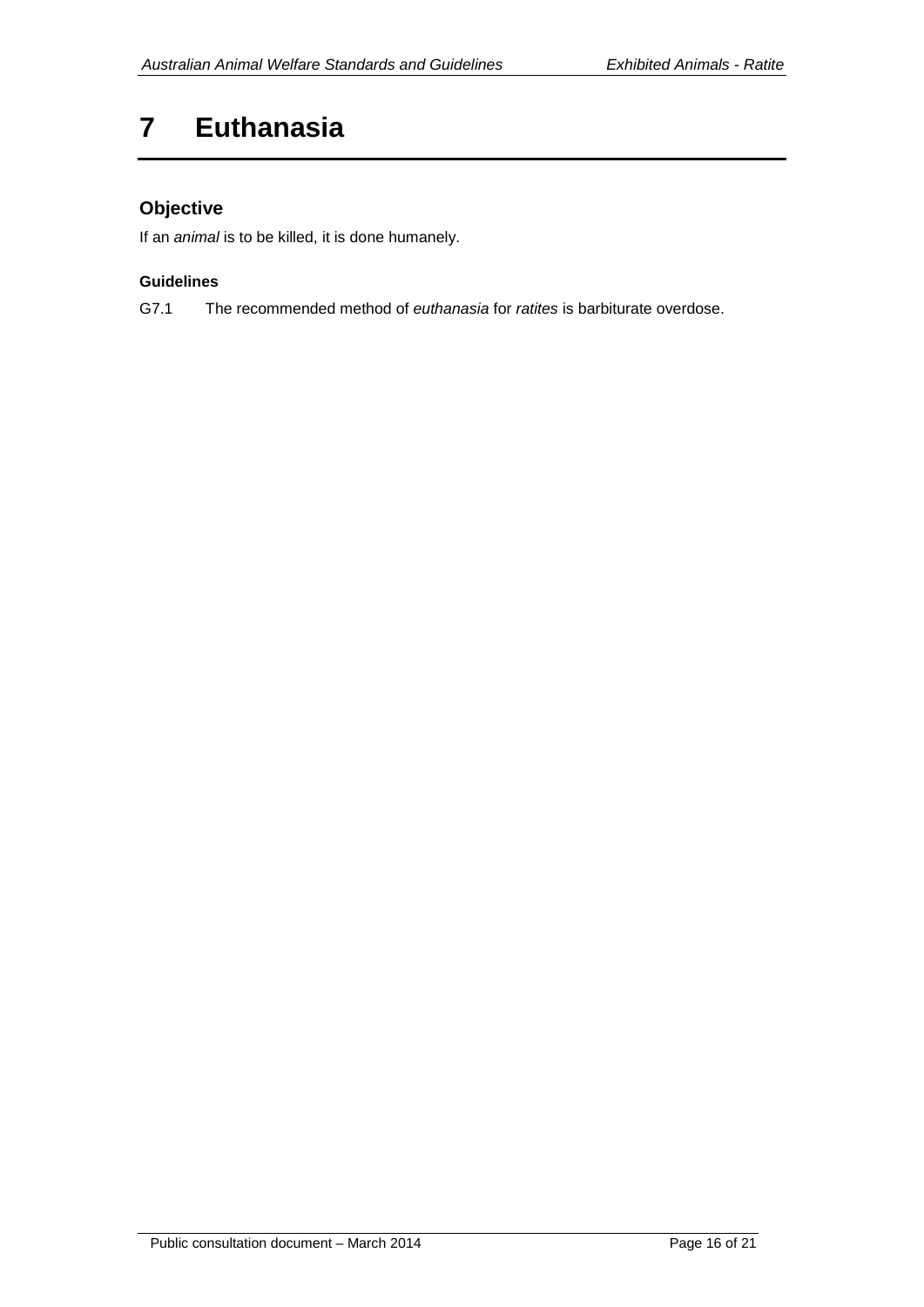# <span id="page-16-0"></span>**8 Capture and restraint**

### **Objective**

*Animals* are captured and *restrained* in a manner that ensures *animal* safety and minimises negative impacts on the *animal*.

#### **Standards**

- S8.1 The *operator* must ensure a *proficient keeper* is present during, and supervises the capture and *restraint* of an adult r*atite*.
- S8.2 The *operator* must ensure written procedures for capture and *restraint* of ratites deal with minimising the risk of *capture myopathy*.

#### **Guidelines**

- G8.1 Acceptable methods of *ratite* capture and *restraint* may include the use of:
	- i. capture bags, and/or hoods;
	- ii. deep hoop nets;
	- iii. a race made of hessian or similar material; and
	- iv. pole syringe or dart administration of an appropriate sedative or anaesthetic agent by or under the direction of a *veterinarian*.
- G8.1 Manual *restraint* usually involves approaching the bird from behind and applying enough downward pressure to cause the bird to sit with both legs folded directly underneath.
- G8.2 During manual *restraint ratite*s should be sternally recumbent to minimise the risk of injury to the *animal*.
- G8.3 The potential for *ratite*s to cause serious injury to themselves by kicking or jumping and flailing their legs should be considered during capture and *restraint* procedures.
- G8.4 While capturing *ratite*s, shields or herding boards should be readily available.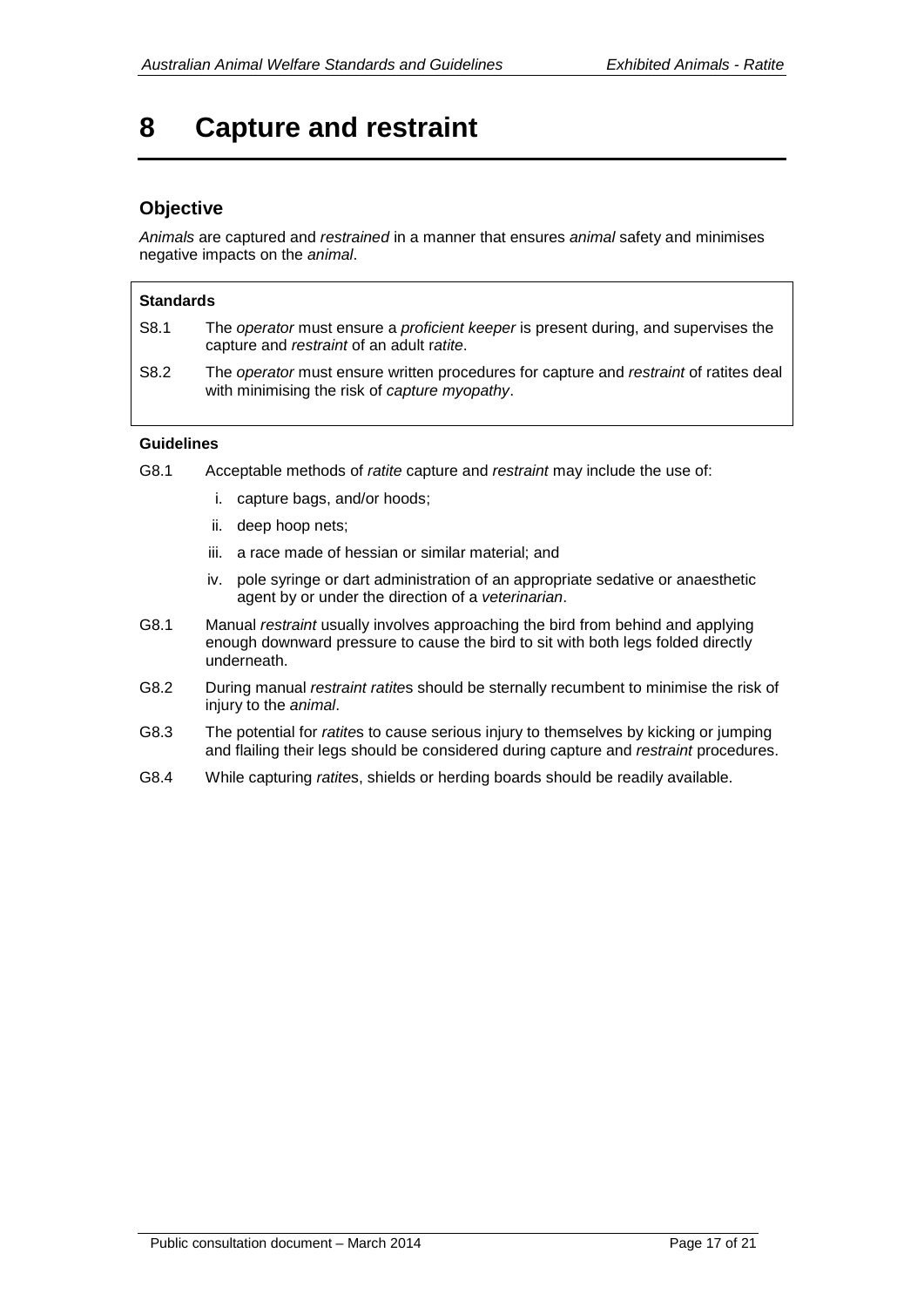# <span id="page-17-0"></span>**9 Training**

# **Objective**

*Animal training* is humane and beneficial to the *animal's* health, safety, behavioural and management needs.

This section has been deliberately left blank.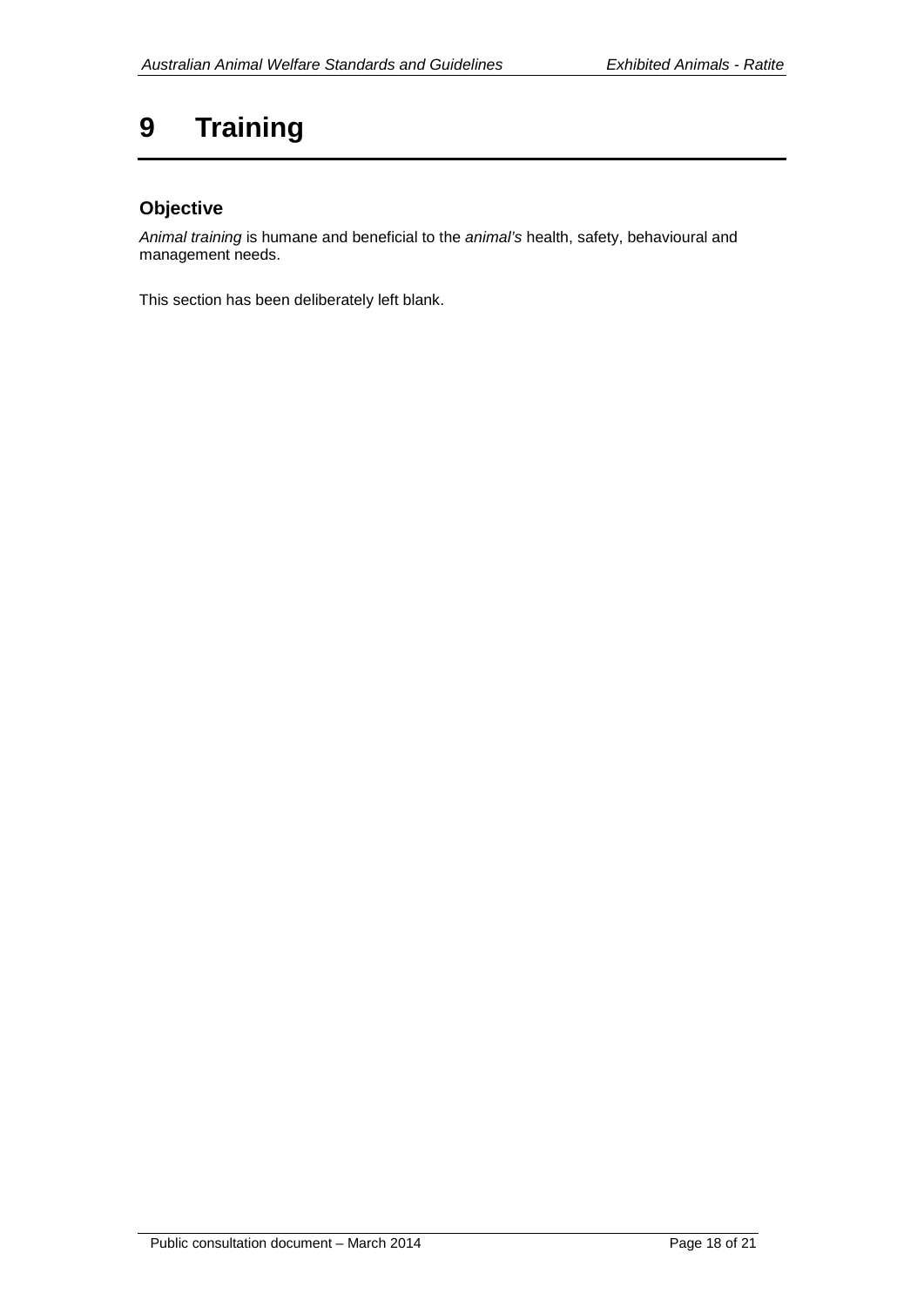# <span id="page-18-0"></span>**10 Interactive programs**

### **Objective**

*Animal* welfare, safety and security are maintained during *interactive programs* so that people have a positive experience and have an enhanced appreciation of *animals*.

This section has been deliberately left blank.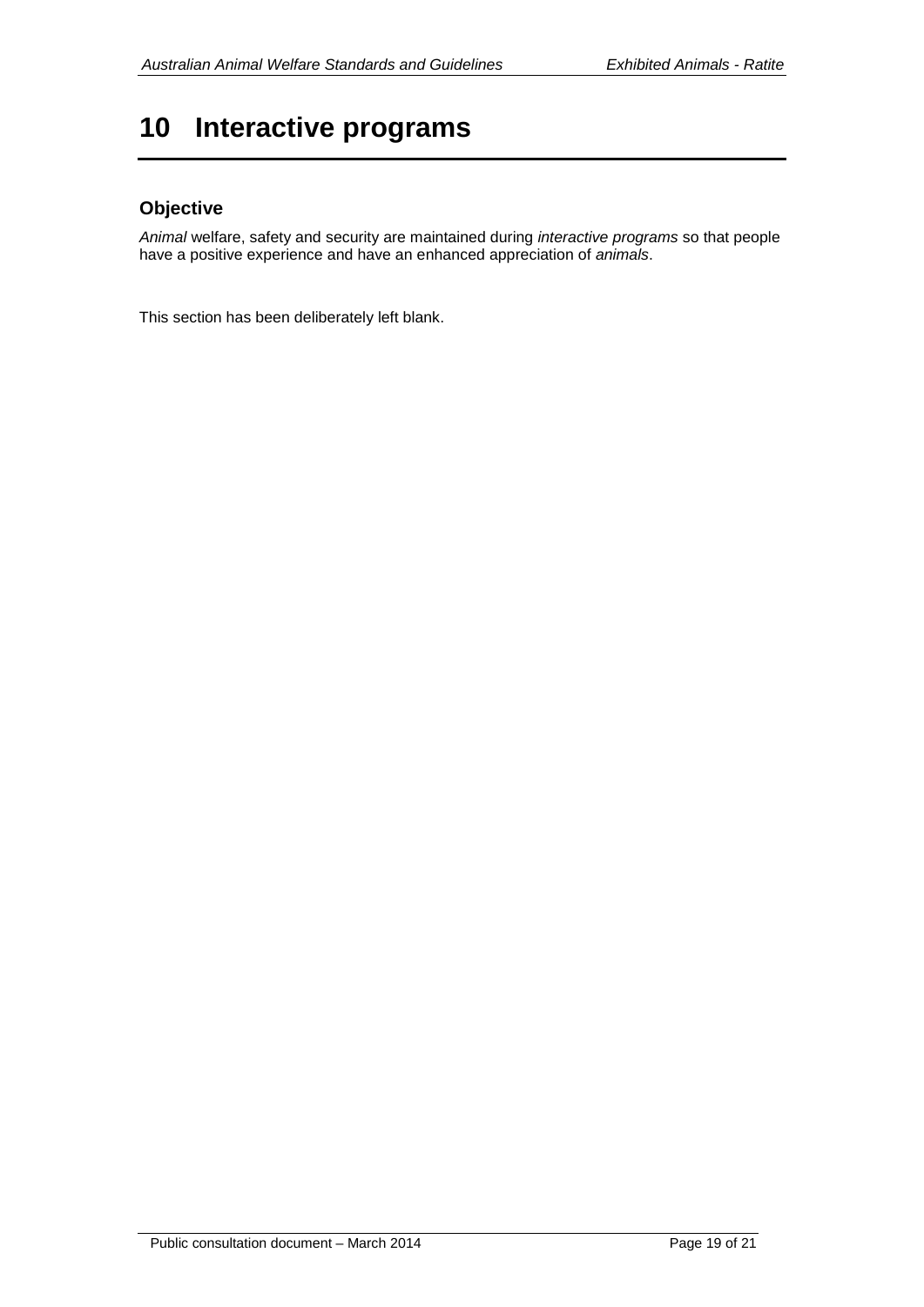# <span id="page-19-0"></span>**11 Transportation**

## **Objective**

*Animal* welfare, safety and security are maintained during *transport*.

#### **Guidelines**

G11.1 Prior to the journey *ratites* should be conditioned to accept the confinement of *transport*.